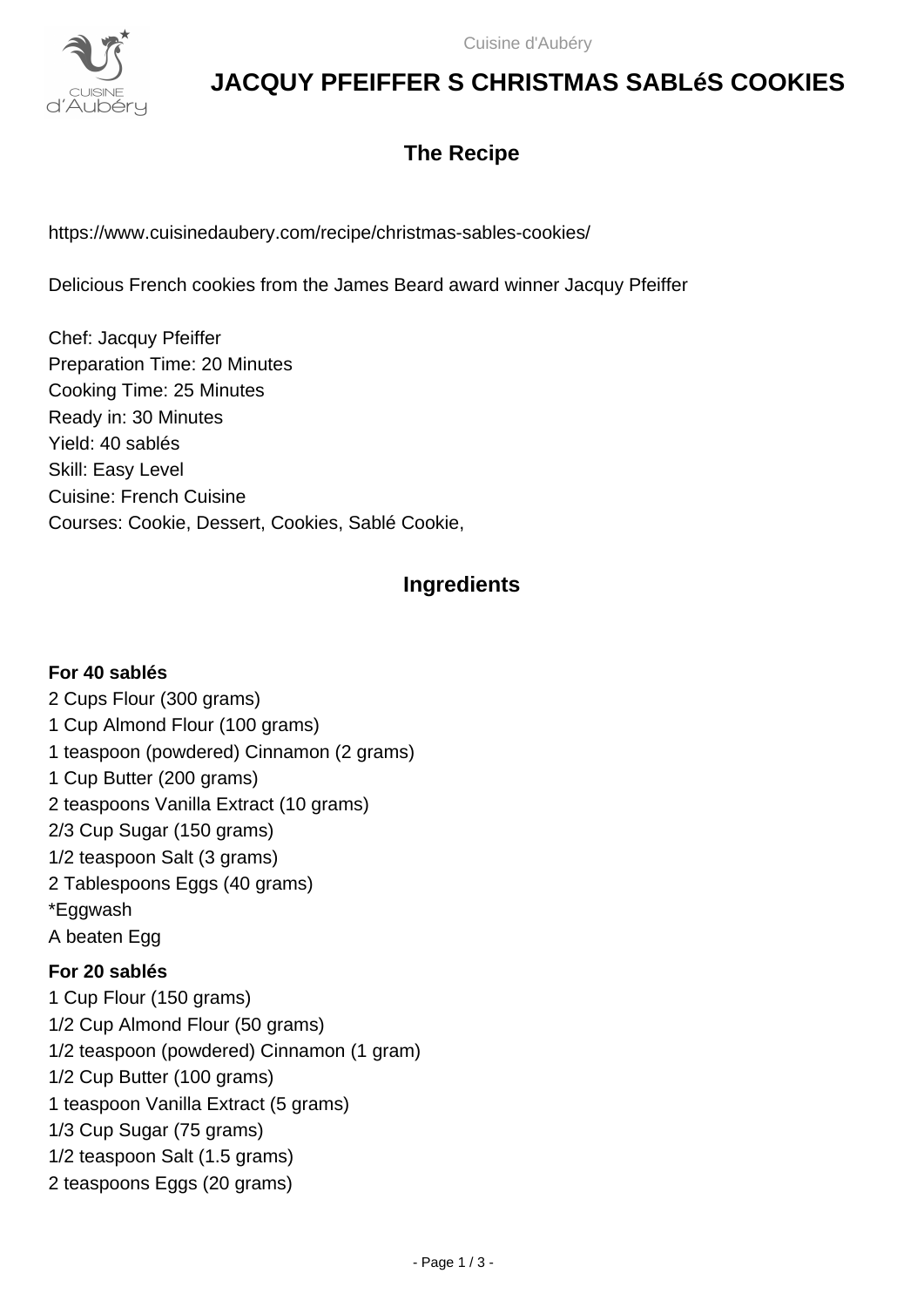

# **JACQUY PFEIFFER S CHRISTMAS SABLéS COOKIES**

\*Eggwash A beaten Egg

### **Steps**

#### **Powders**

- 1. Let's start by sifting the Flour (2 Cups or 300 g) and the Almond Flour (1 Cup or 100 g)
- 2. Add in the (powdered) Cinnamon (1 teaspoon or 2 g) and mix gently, and then set aside
- 3. In a mixing bowl, place : the Butter (1 Cup or 200 g), the Vanilla Extract (2 teaspoons or 10 g), the
- Sugar (2/3 Cup or 150 g), the Salt (1/2 teaspoon or 3 g)
- 4. Mix those ingredients, by hand or with a stand mixer (like a Kitchen Aid)
- 5. Then add the Egg (2 Tablespoons or 40 g) and mix for 2 minutes
- 6. Add in the sifted Flour, (powdered) Cinnamon and Almond Flour and mix
- 7. The result is a thick dough

### **Cooling down**

- 8. Jacquy recommend to let the dough rest:
- 9. Flatten the dough
- 10. Wrap it
- 11. Let the dough rest in the fridge for at least 2 hours or even overnight

### **Cookie Cutters**

You will need cookie cutters. Since these are Christmas cookie cutters, I chose adequate shapes such as Xmas trees, Snow flakes, stars and gingerbread man....

### **Abaisse**

12. After the 2 hours rest in the refrigerator, we need to roll the dough (0.19" (or 13/64" or 0.5 cm))

13. Here's the trick to get an evenly spread dough : use "Measuring Dough Strips"... (link to purchase below)

14. ... and roll the dough with a rolling pin on those "Measuring Dough Strips"...

**Migros**  Centre Commercial Val Thoiry Rue du Chemin de Pré Jacquet

01710 Thoiry

France/Switzerland

That way, you will get the best results : A flat dough with no bumps. You are trying to achieve a thickness of 0.19" (or 13/64" or 0.5 cm)

15. Using the cookie cutters of your choice, cut out the "sablés" cookies

16. Place it in the freezer for 10 minutes

17. The dough becomes hard... which will make it easier to remove the extra dough between the shapes you just cut